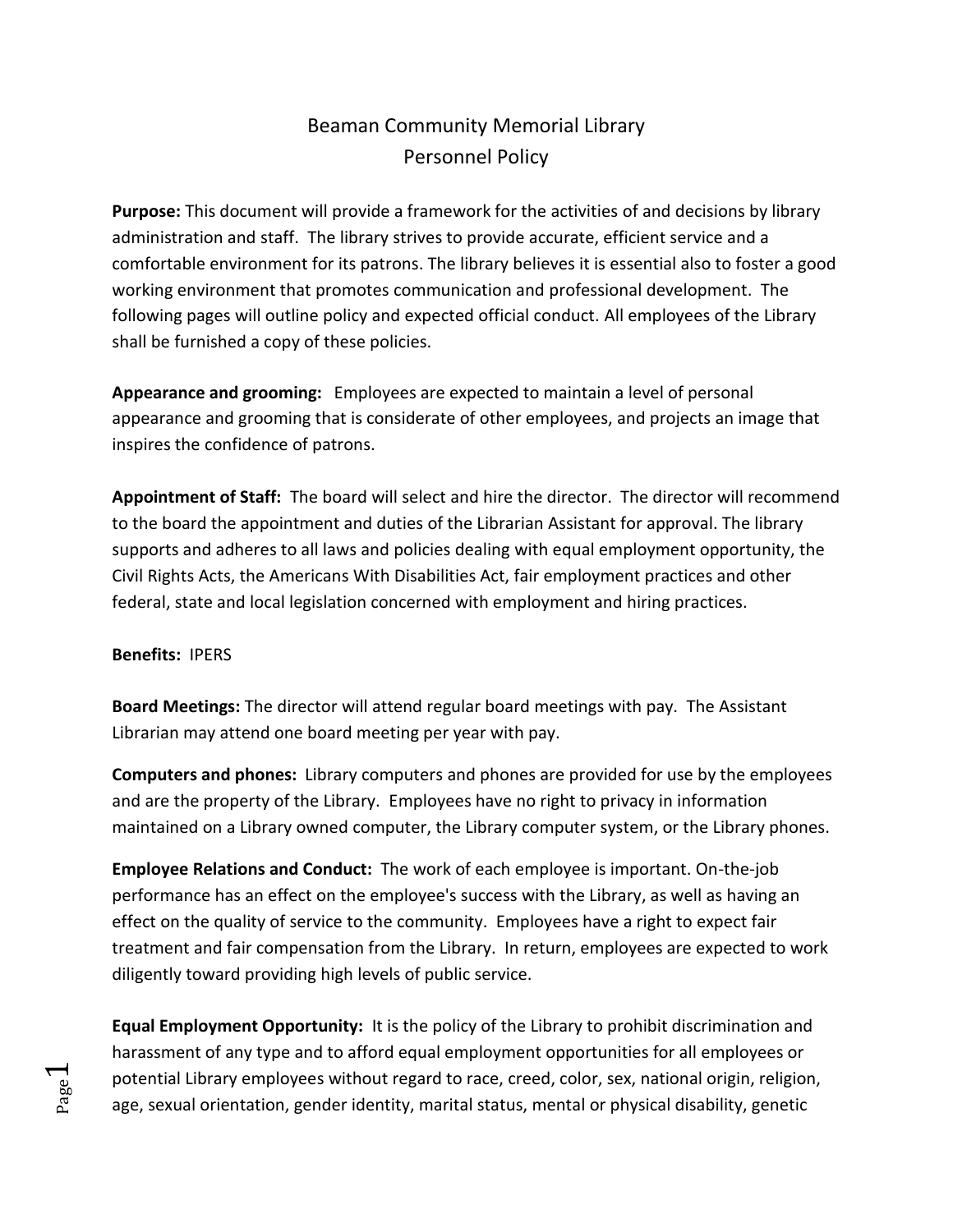information, veteran status, or other class/category protected by federal, state, or local law except where age, sex, or physical ability constitute a bona fide occupational qualification necessary for job performance.

**Evaluations:** New employees will have a six month probationary period and will be evaluated at the end of six months. Past their probationary period, the evaluation of the director should be conducted annually by the board before the end of the fiscal year (June 30<sup>th</sup>). This evaluation will then be presented at the following board meeting. Evaluations of other library personnel shall be conducted by the director before the end of the fiscal year.

**Grievance Procedure:** Grievances are recognized to be differences of opinion. Every attempt should be made to resolve grievances verbally before a written request is submitted. A grievance that cannot be worked out among the staff may then be presented to the Board of Trustees in writing. The board will provide a final decision in a written response within two weeks. A special meeting of the board may be called to respond to a grievance.

**Harassment:** The Library is committed to providing a work environment in which people are treated with dignity, decency, and respect and which is free of harassment and unlawful discrimination. For the purposes of this policy, harassment is any verbal or physical conduct that threatens, intimidates, demeans, humiliates, or coerces an employee, co-worker, or any person working for or on behalf of the Library, or creates a hostile work environment.

**Holidays:** The library will normally be closed for the following holidays: New Year's Day, Memorial Day, Independence Day, Labor Day, Thanksgiving Day and Christmas Day. Memorial Day may be an exception depending on the activity and program schedule. All holidays are unpaid unless otherwise approved by the board. Other holiday closings may be approved by the board.

**Jury Duty or other Leave of Absence:** Staff members may be permitted a leave of absence without pay at the discretion of the Board.

**Lines of Communication:** The Board of Trustees will set policies to be disseminated and administered by the director. All other employees report to the director**.**

**Personnel Records:** The Library considers personnel files to be Library property generated for purposes of conducting business operations. It is the policy of the Library to permit access by all Library employees to their personnel records.

**Position Descriptions**:

**A. Director**

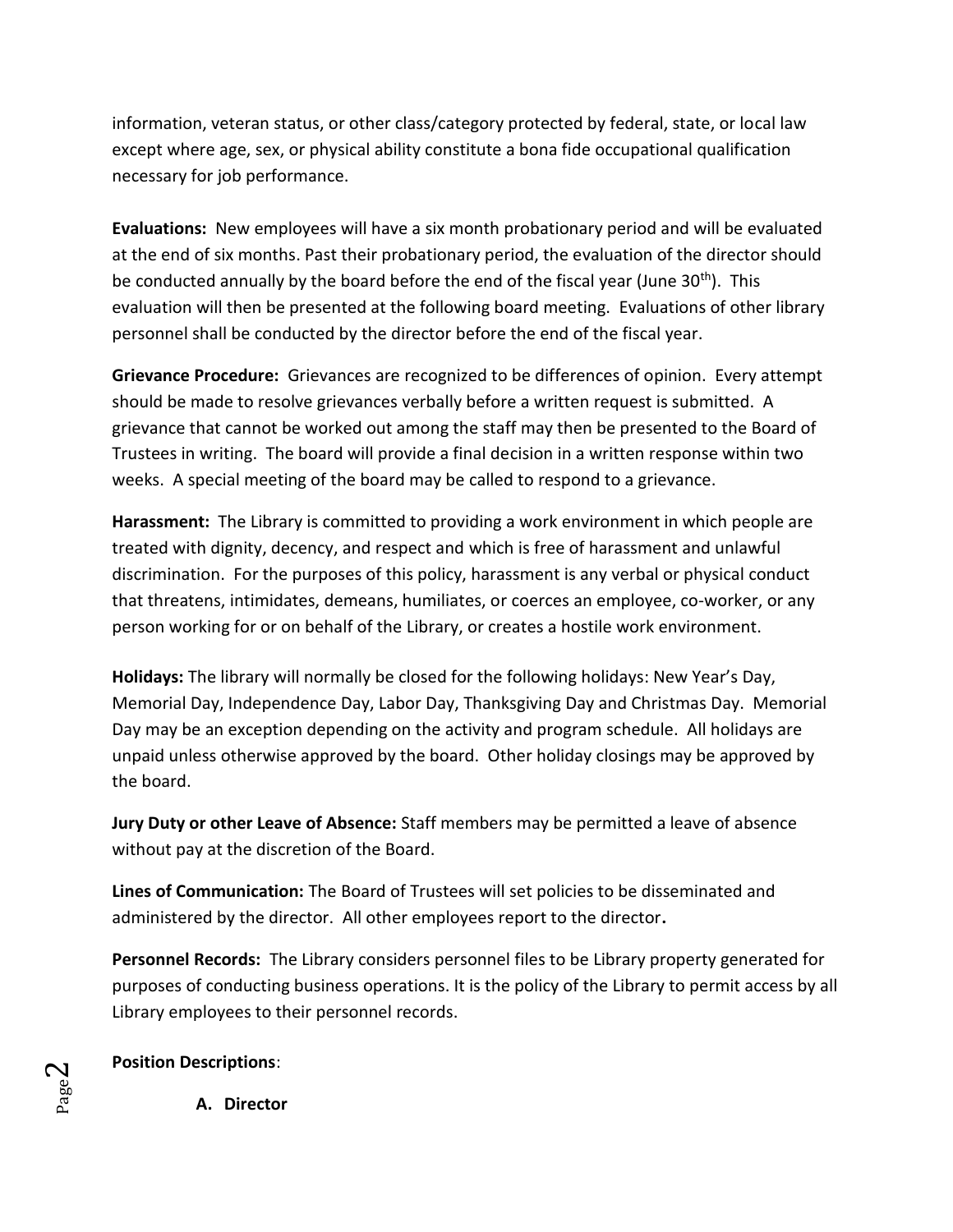## **1. Requirements:**

- A. Is or will become certified at Level I within 2 years of hire (will pass Public Library Management 1 and 2 offered by the State Library of Iowa).
- B. Ability to accept responsibility
- C. Willingness to learn new skills and adapt to change
- D. Broad general education, including reading in a variety of areas
- E. Works efficiently
- F. Physical ability to perform the duties of the job, including shelving books, and carrying books or heavy boxes.

## **2. General duties:**

- A. Plans and organizes library activities
- B. Determines reader and community interests and develops the library resources accordingly
- C. Performs readers' advisory and reference services
- D. Performs circulation work including checking materials out and in, registering patrons, and shelving and maintaining the collection
- E. Coordinates the recruitment, selection and training of other library staff
- F. Supervises and/or performs the selection, ordering, cataloging, and classification of library materials
- G. Administers the budget and library expenditures
- H. Administers the policies established by the Board of Trustees
- I. Reports monthly to the Board of Trustees
- J. Seeks out educational opportunities to maintain certification
- K. Prepares displays and maintains a pleasant library environment
- L. Keeps records of circulation, library use, cash transactions, reference work, etc. as required
- M. Runs and maintains audiovisual equipment and computers
- N. Contacts patrons regularly to request return of overdue materials
- O. Organizes and/or assists with children's' story hours and Summer Reading Programs
- P. Helps keep library, restroom and foyer clean
- Q. Orders and stocks supplies

## **B. Librarian Assistant**

Page ო

### 1. **Requirements**

- A. Ability to represent the library to the public professionally
- B. Interest in reading and other library-related activities
- C. Ability to accept responsibility and supervision
- D. General knowledge of keyboarding and computer use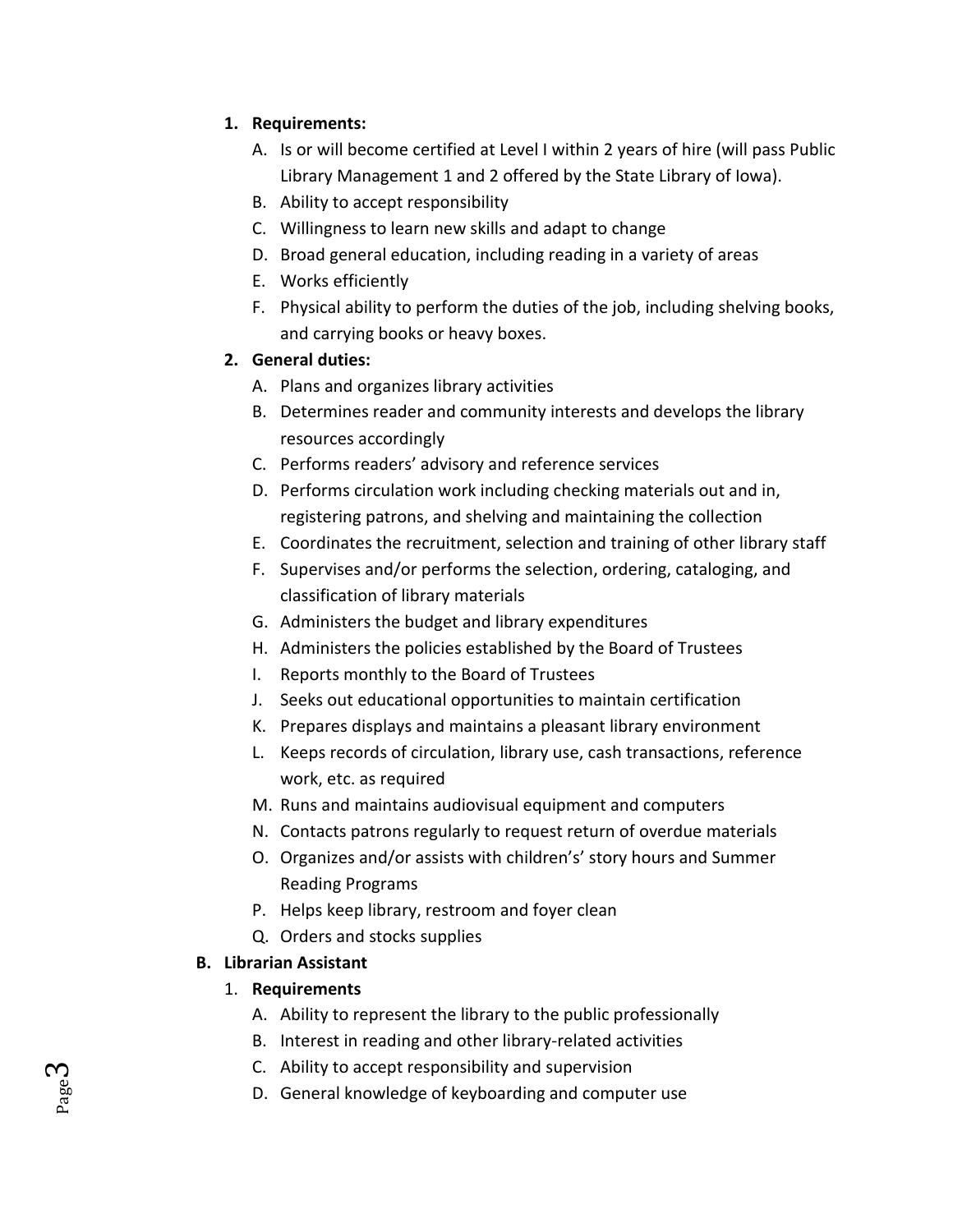- E. Willingness to learn new skills and adapt to change
- F. Physical ability to perform the duties of the job, including shelving books, and carrying books or heavy boxes

## 2. **General Duties**

- A. Works under the supervision of the director
- B. Performs circulation work including checking materials out and in, registering patrons, and shelving and maintaining the collection
- C. Prepares new materials for circulation
- D. Runs audio-visual equipment and computers
- E. Assists director with general library procedures
- F. Organizes and/or assists with children's story hours and Summer Reading Programs
- G. Assists with preparation of displays, etc.
- H. Consults with Director on a regular basis
- I. Produces quarterly newsletter

## **C. Student Aide**

## 1. **Requirements**

- A. Must be a high school student
- B. Ability to meet the public professionally
- C. Interest in reading and other library-related activities
- D. Ability to accept responsibility and supervision
- E. Ability to learn new skills and adapt to change
- F. Physical ability to perform the duties of this job

## 2. **General Duties**

Page  $\mathcal{A}$ 

- A. Works under the supervision of an adult staff member
- B. Assists with circulation work, including checking in and out materials, registering patrons, shelving and maintaining the collection
- C. Answers the phone and shares information about the library
- D. Assists with preparing new materials for circulation
- E. Runs audio visual equipment
- F. Assists with children's programs, preparation of displays, etc.

**Public Information:** The following employee information is classified as "Public Information" under Section 22.7(11) of the Iowa Code and will, upon request, be provided to any individual or institution: Employee name, Employee compensation, dates of employment, positions held, educational institutions attended and degrees and/or diplomas earned, previous employment information including names of previous employers, positions previously held, and dates of previous employment, and the fact that an individual resigned in lieu of termination, was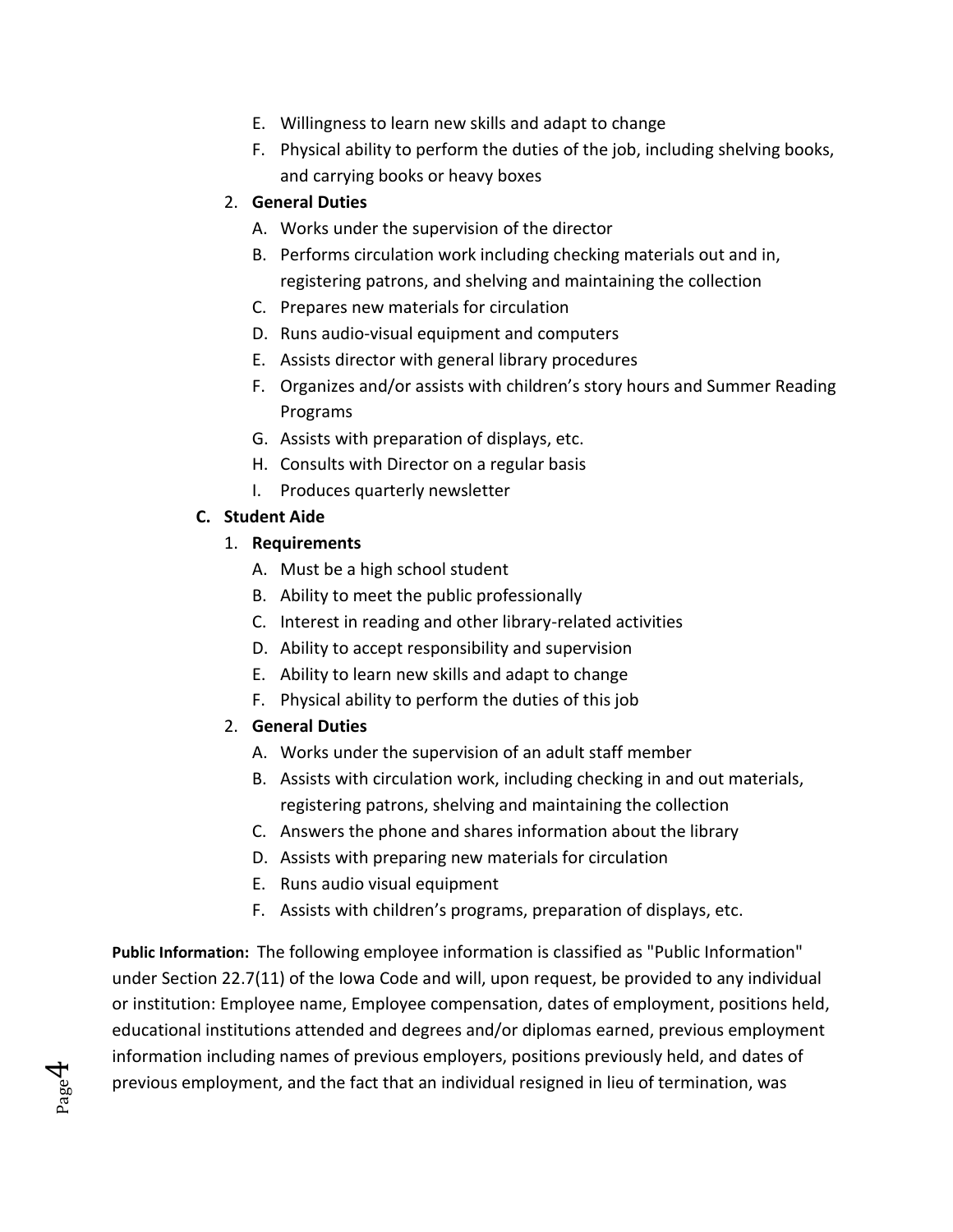discharged, or was demoted as a result of disciplinary action and the documented reasons therefore.

**Recruitment, Appointment and Termination of Employees:** Job openings will be advertised in the local newspaper. The board will appoint the director. The director, in consultation with the board, will hire all other library employees. Employment will be provisional for the first 90 days.

Grounds for dismissal include but are not limited to: incompetence and unfitness, insubordination, frequent unexplained absences, or conduct which is criminal, infamous or dishonest in the eyes of the law.

Employees are required to give a 30 day advance written notice of resignation.

**Scheduling:** The regular employee work schedule will be arranged by the director. The staff will have a regular weekly schedule. Each staff member will be responsible for finding a replacement to cover their hours for any absences.

**Staff Development:** The Library is committed to encouraging staff development and continuing education in order to motivate staff, enhance job skills and increase productivity. Staff development comes from a broad variety of sources including the State Library of Iowa, the Iowa Library Association, regional libraries and other sources deemed useful by the director. The director will attend at least two classes, meetings or workshops per year with the board's permission. The Director will attend the Grundy County Library Association's meetings. Library staff will be required to attend the Grundy County Library Association meeting hosted by the Beaman Library. The director and one staff member may attend Iowa Library Association (ILA) meetings when fiscally feasible. Employees will be paid their regular wages for workshops, classes and conferences when the library has sponsored their attendance. Board members may each attend one Iowa meeting or conference for which mileage and registration will be paid. If a trustee wishes to be a member of the ILA, the library will pay the dues. The following fees may be paid by the library: Registration fees, round trip mileage for use of a personal vehicle (at a rate approved by the IRS), housing for conferences longer than one eight-hour day.

**Supplemental Employment:** Supplemental employment outside the employee's assigned Library working hours must in no way interfere or conflict with the satisfactory performance of Library duties, and must not give the appearance of a conflict of interest. Library employees may not engage in any employment, activity, or enterprise which involves the use for private gain of the library's time, facilities, equipment or supplies. Library employees may not receive or accept money or other consideration from anyone other than the library for performance of